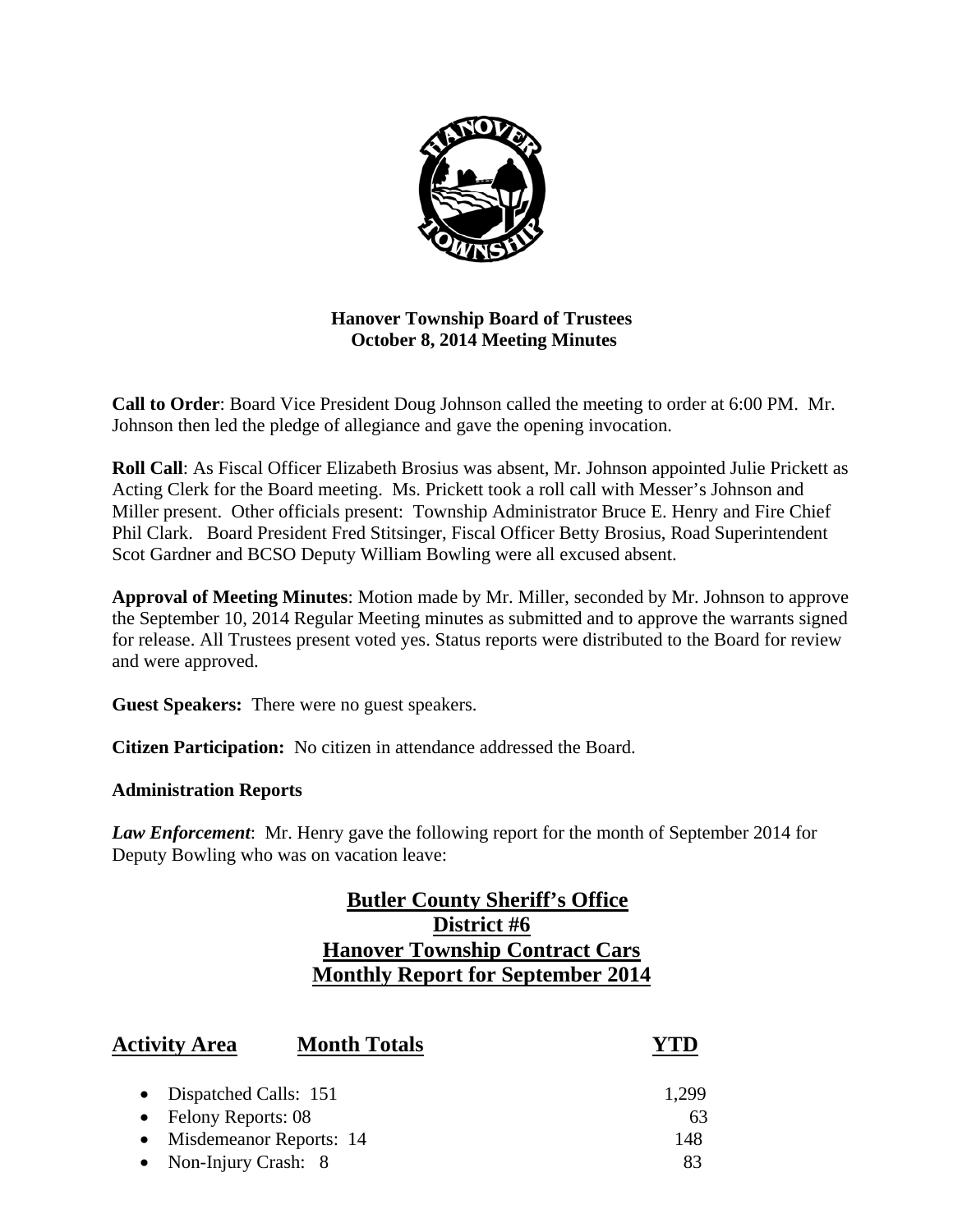| Injury Crash: 04                       | 41             |
|----------------------------------------|----------------|
|                                        | .314           |
| Assists/Back Up: 21                    | 249            |
| Felony Arrests: 9                      | 29             |
| Misdemeanor Arrests: 07                | 67             |
| <b>OMVI</b> Arrests: 2                 | 11             |
|                                        |                |
| Traffic Stops: 22                      | 323            |
| <b>Moving Citations:08</b>             | 182            |
| <b>Warning Citations: 13</b>           | 161            |
| FI Cards: 0                            | 0 <sup>0</sup> |
| Civil Papers Served: 0                 | 03             |
| <b>Business Alarms: 3</b><br>$\bullet$ | 28             |
| <b>Residential Alarms: 15</b>          | 96             |
| Special Details: 1                     | 23             |
| COPS Times: $5,080$ ( <i>Min.</i> )    | 46,245         |
|                                        |                |

Reporting: Deputy Bowling and Deputy Lentz/by BEH

*Fire/EMS*: Chief Clark presented the following report for the month of September 2014.

# **Hanover Township Fire Department Monthly Report for September 2014- Phil Clark Fire Chief (Presented in October 2014)**

Run and detail activity for the Fire and EMS operations are reflected in the following numbers:

| $\bullet$ | <b>Emergency Medical Operations/Squad Runs:</b> | 45 |
|-----------|-------------------------------------------------|----|
| $\bullet$ | Motor Vehicle Accidents:                        | 09 |
| $\bullet$ | Fire Runs:                                      | 12 |
| $\bullet$ | Fire Inspections:                               | 04 |
| $\bullet$ | Air & Light Truck Call Out:                     | 05 |
| $\bullet$ | <b>Knox Box Details</b>                         | 00 |
|           | <i>I</i> ther                                   | 00 |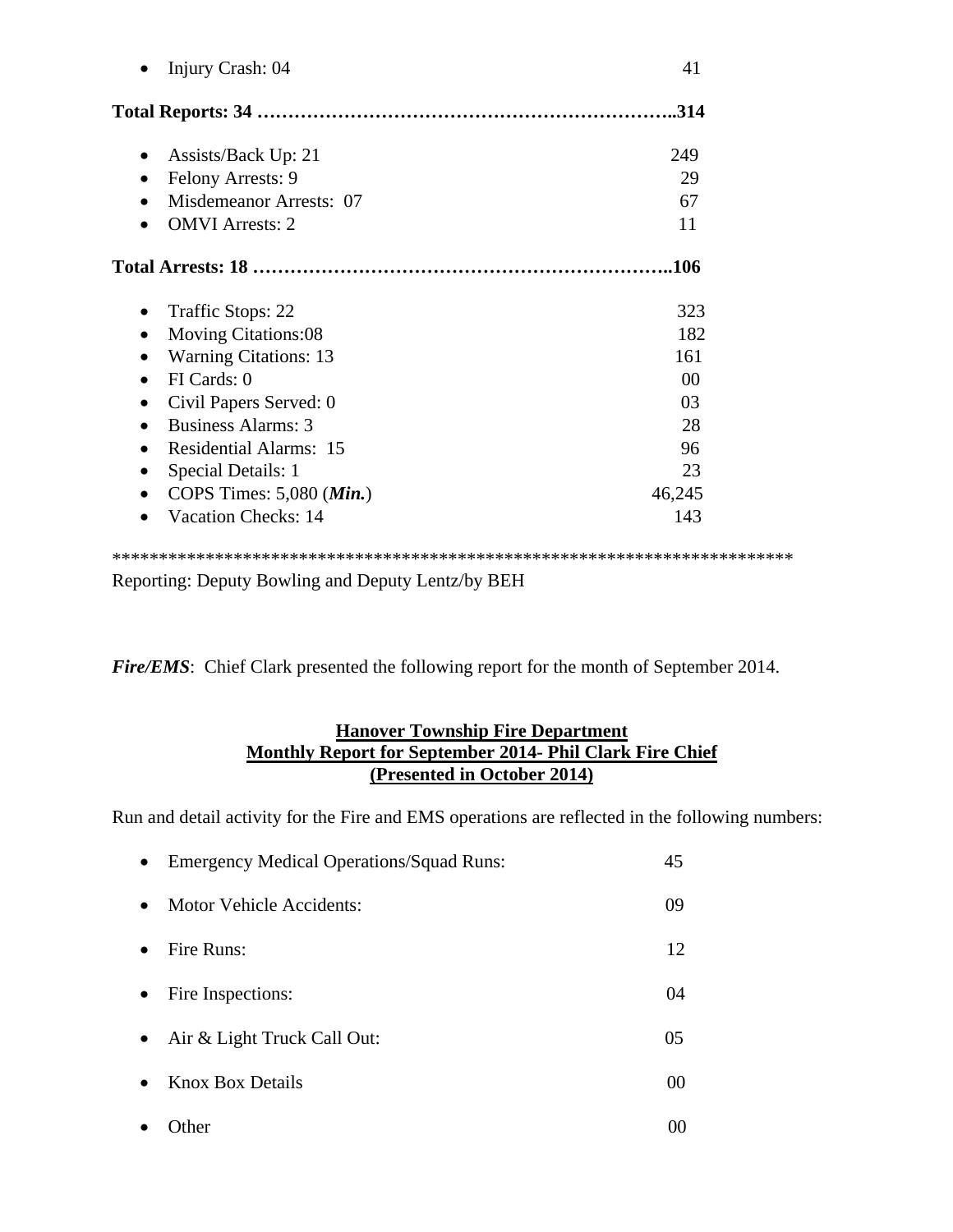Total for the month**: 75 Runs/Operations** 

# **(65 Fire/EMS Runs)**

## **Total Year to Date: 608 Runs/Operations**

| Total for 2013  | 750 | Eight Year Average: 685 |
|-----------------|-----|-------------------------|
| Total for 2012  | 693 |                         |
| Total for 2011  | 719 |                         |
| Total for 2010  | 748 |                         |
| Total for 2009  | 676 |                         |
| Total for 2008: | 669 |                         |
| Total for 2007: | 717 |                         |
| Total for 2006: | 505 |                         |

(September 2013: 46 Runs/Operations)

*Road/Cemetery*: Mr. Henry presented the following report for the month of September 2014 for Road Superintendent Scot Gardner who was on medical leave:

## **SUPERINTENDENT'S REPORTS (October 8, 2014)**

Millville Cemetery Operations Report September 1 through September 30, 2014

| 1 Graves sold to Township residents (@ \$610)----------\$                              | 610.00      |
|----------------------------------------------------------------------------------------|-------------|
|                                                                                        | 1,790.00    |
|                                                                                        | 0.00        |
|                                                                                        | $6,700.00*$ |
|                                                                                        | 0.00        |
|                                                                                        | 400.00      |
| Foundation and Marker installation fees-----------------\$                             | 3,224.40    |
|                                                                                        | 12,724.40   |
| *6 @ regular fee of \$900 = 5400; 1 @ weekend fee of \$1100 + 2 hours OT each = \$1300 |             |

Other Cemetery activities:

- 1. Mowed four times
- 2. Trimmed twice
- 1. Fixed graves and sink holes
- 2. Fixed one of the mowers because of an uneven cut
- 3. Cleaned equipment
- 4. Bought a back pack blower and started blowing off all the headstones in the cemetery
- 5. Trimmed all the bushes in the front of the cemetery
- 6. Walked through entire cemetery and picked up trash

#### **Road, Streets and Park (Scot Gardner)**

- 1. Trim trees on Fairy Drive, Rafhuse Avenue, Old Gardner, New Gardner, and Bevington.
- 2. Performed dirt work on Rosary Circle and Millville Avenue.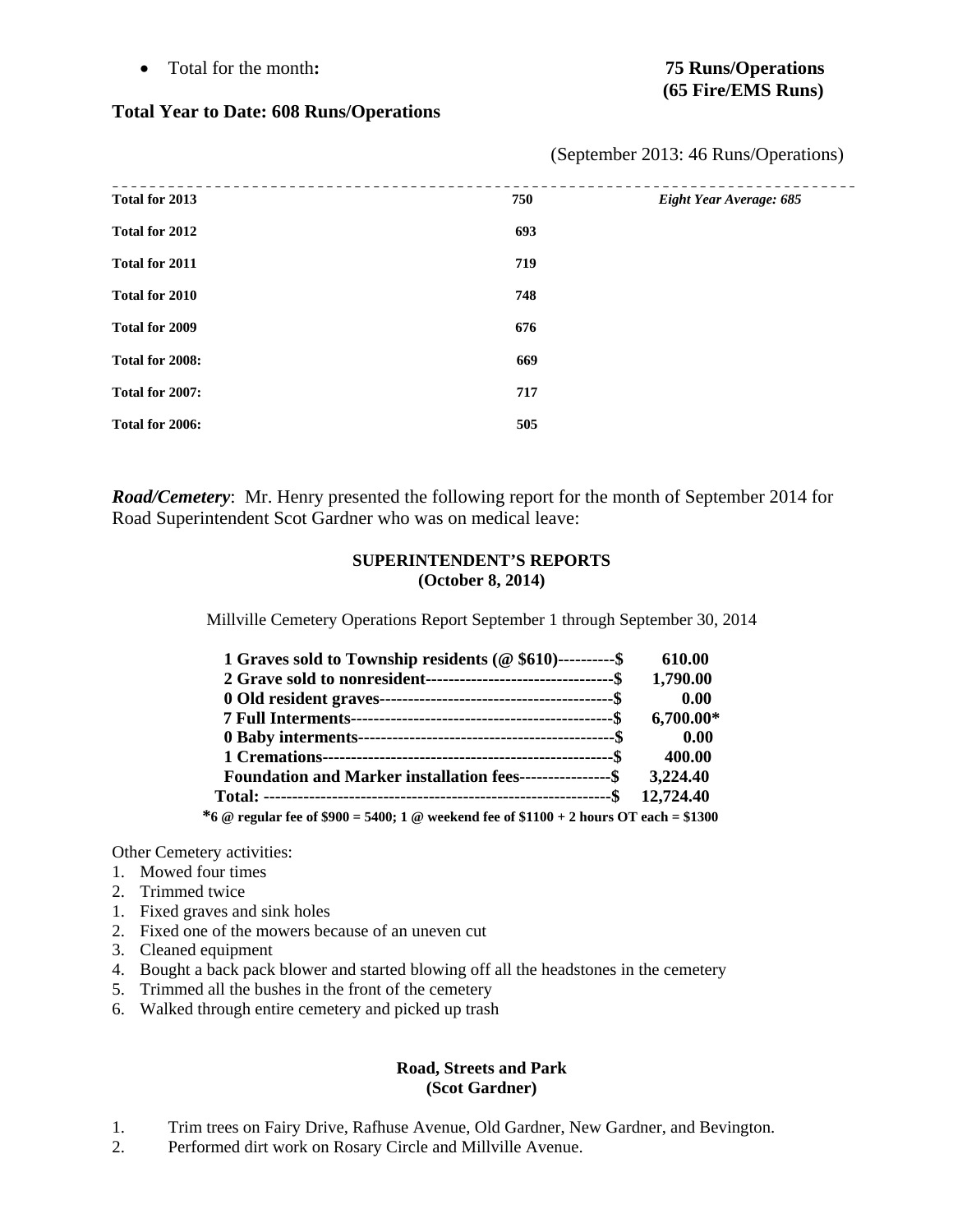- 3. Repaired playground digger at Park.
- 4. Got 3 tons of cold patch from Valley. Fixed potholes on Four Mile and Round Hill.
- 5. Picked up limbs along Metro Park on Hogue.
- 6. Painted front posts at Community Center.
- 7. Fixed gutter at Firehouse.
- 8. Repaired bumper on the monster truck in the Park playground.
- 9. Picked up deer carcass on Route 177.
- 10. Mowed Park and trimmed bushes.
- 11. Placed signs at parking lot.
- 12. Trimmed bushes at the Cemetery.
- 13. Replaced railroad ties in the Park and mulched.
- 14. Ordered salt.
- 15. Had T-8, T-2, and T-5 repaired.
- 16. Replaced light at the Firehouse.
- 17. Replaced light on the sign at the Community Center Building.
- 18. Mowed grass and used weed eater at the Cemetery on Minton and Reilly-Millville.
- 19. Cut up a fallen tree on Nichols.
- 20. Removed a tree limb hanging in the road on Cochran Road.

## *Administrator's Report*

Mr. Henry presented the following report to the Board:

#### **Administrator September 2014 Summary Report (Presented October 2014)**

- **Cemetery Issues:** As an interim move, Brandon Combs is still operating as the Millville Cemetery Sexton as further analysis of the operation continues. He appears to be doing well.
- **Fire/EMS Run Data:** Prepared report for September runs. Run times are better and mutual aid called in is significantly down again. Average run time for September was 12.45 minutes.
- **Fire Department:** Worked with the Fire Chief and Deputy Fire to review new operational directives and amend SOPs for another officers and departmental meeting.
- **Board and Financial Reports**: Obtained data from the Fiscal Officer and prepared Township funds analysis for the monthly and special Board meetings. Prepared Trustee packets. Prepared numerous contracts and permits for facility rentals. Updated contract forms.
- **Maintenance Issues**: Spoke with residents again about yard maintenance issues on Hamilton Scipio Road, Amarillo Drive, Laredo Drive and Hamilton Richmond Road. Also have been working with Building and Zoning on these issues. Also touched base with the Auditor and Treasurer's Offices.
- **Building and Zoning**: Have been working with Jim Fox on several properties; there are some problematic issues about condemning certain properties.
- **Park Committee/Special Event**: Held meetings/Working with the Park Committee for the Hanover Haunted Harvest October 266th and Veterans Day Ceremony November 11th.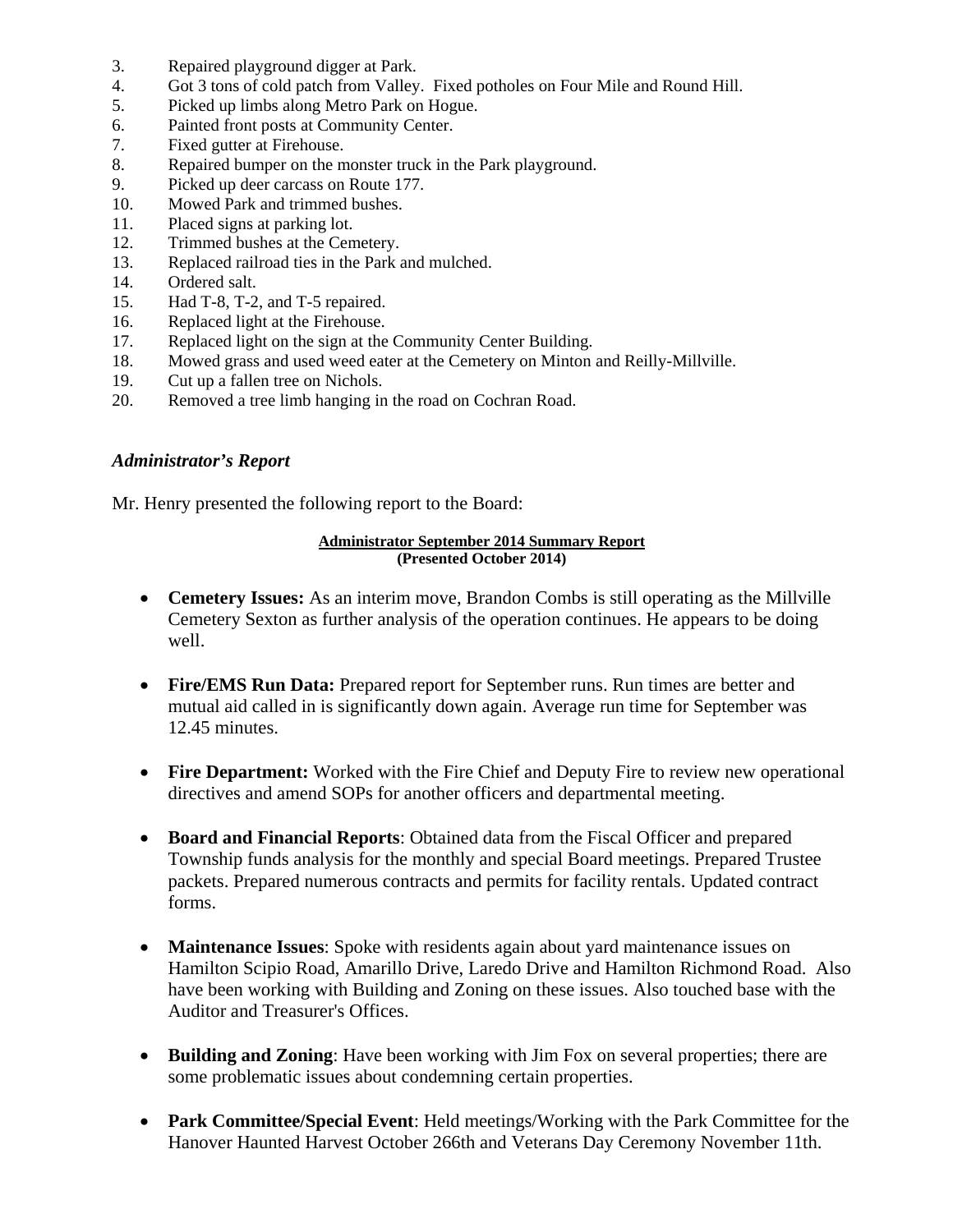- **Records Request:** Assisted the Fire Department in processing records requests.
- **Records Training**: Set up certified training on Public Records and Sunshine laws as presented by the State Auditor's Office for October 3, 2014. Serving as designated alternate for Doug Johnson and Fred Stitsinger.
- **Employee Meeting**: Held employee meeting to discuss work rules, code of conduct and job expectations. Also covered some basic first aid applications.

# **Personnel Actions and Other Items of Note**

Road Department: Tom Marinich has resigned effective October 17th as a full time Road Department Public Works Worker II employee. There are at least two other possible candidates to fill this position within the Board approved classification plan (We have either interviewed or the person works for the Township part time).

**Updated 10/8/14**: After another interview, a decision was made to promote Randy (Claude) Goins from part time to full time as a Public Works Worker II 17.38 per hour effective October 13, 2014.

**Appointment of new personnel: Fire Department**- None recommended this month.

# **Other General Actions**:

Working with Road and Cemetery personnel to catch up on maintenance and discuss work levels/output. Scot Gardner is still out on vacation and medical leave.

Continuing work on revising records policy to be submitted to the state. Need to hold a local Records Commission meeting in November.

Continuing review of Township Rules of Conduct and Fire Department SOPs that are related for possible changes and follow up in the next 5 months. Fire Inspections 6.0 was changed for 9/30/14.

**Items Still Pending/Delayed**: Fuel Card follow up is still pending; Personnel Policy Review with changes still pending

## **Of Note- Budget Information for September 30, 2014**

**Cash Balance as of September 30, 2014:** \$1,533,842.91

**1) Total Expenditures all funds for September 2014:** \$167,226.48

**2) Total General Fund cash on Hand September 30, 2014:** \$639,045.71 (41.66%) of Total funds)

**3) Total Fire/EMS Fund cash on hand September 30, 2014**: \$425,567.63 (27.75%) of Total **4)** *Monthly Revenue and Expenditure Reports are attached.* 

# *History of Cash Balances*

| Cash Balance: \$1,380,611.21 | $31-Jan-14$  | Cash Balance January 2013: \$1,490,856.40  |
|------------------------------|--------------|--------------------------------------------|
| Cash Balance: \$1,331,175.05 | $28$ -Feb-14 | Cash Balance February 2013: \$1,492,672.30 |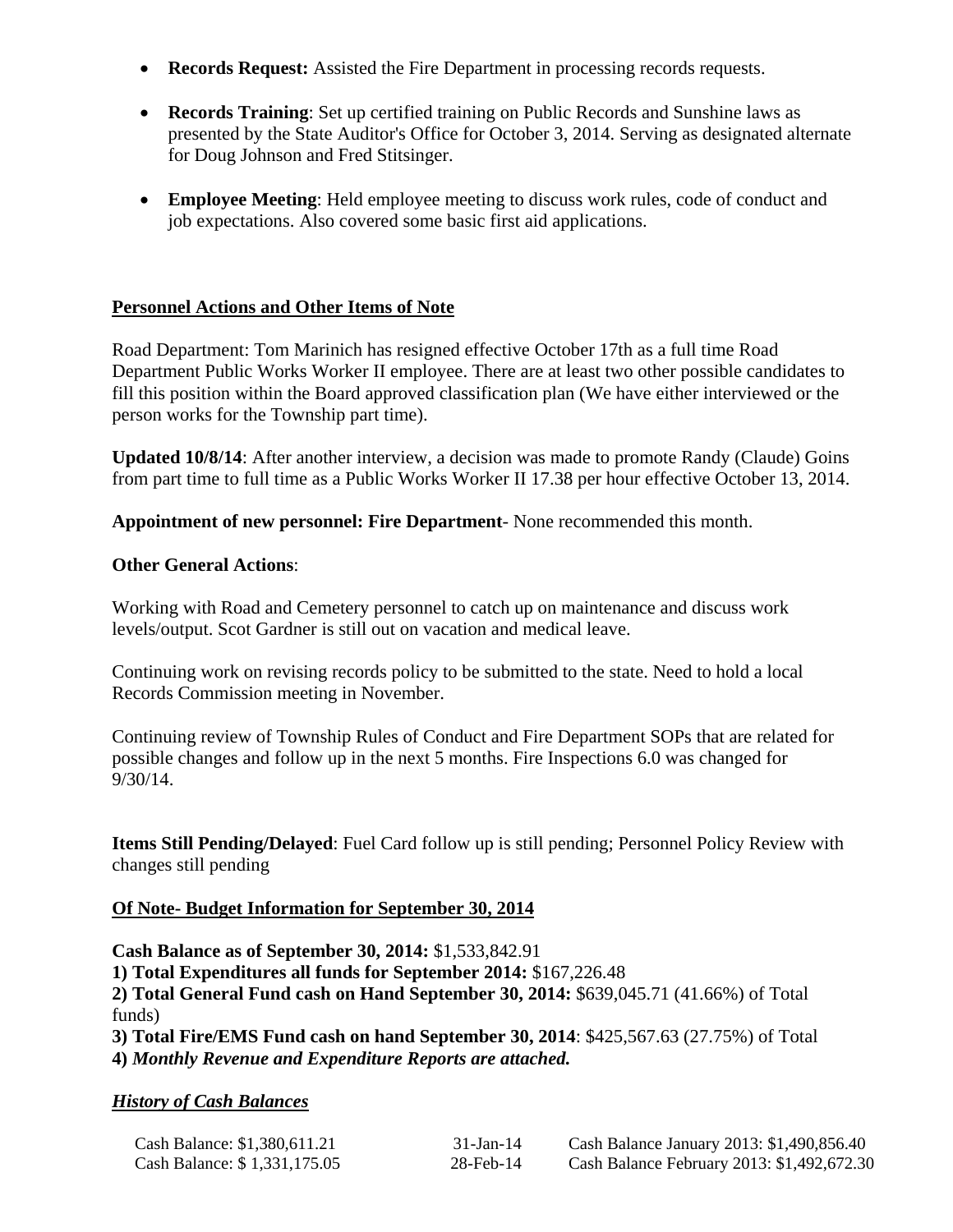| Cash Balance: \$1,259,054.92 | $31$ -Mar-14 | Cash Balance March 2013: \$1,419,215.62   |
|------------------------------|--------------|-------------------------------------------|
| Cash Balance: \$1,546,929.78 | $30-Apr-14$  | Cash Balance April 2013: \$1,772,884.02   |
| Cash Balance: \$1,524,373.14 | 5/31/2014    | Cash Balance May 2013: \$1,738,209.80     |
| Cash Balance: \$1,506,977.71 | 6/30/2014    | Cash Balance June 2013: \$1,672,064.17    |
| Cash Balance: \$1,517,738.15 | 7/31/2014    | Cash Balance: July 2013: \$1,631,063.65   |
| Cash Balance: \$1,286,101.15 | 8/31/2014    | Cash Balance: August 2013: \$1,513,012.95 |
| Cash Balance: \$1,533,842.91 | 9/30/2014    | Cash Balance: September: \$1,668,378.75   |

Mr. Henry also provided revenue and expenditure reports and noted that the second half year property tax settlement was lower than the first half year.

Mr. Henry also requested that a Records Commission meeting be scheduled in order for the Township to remain in compliance with the Ohio Revised Code sections regarding public records.

Mr. Henry also noted that Michael Jackson, newly promoted Fire Lieutenant , was in attendance.

# *Old Business*

*POW/MIA Memorial Dedication Thanks/Report:* Mr. Henry reported that the POW/MIA memorial dedication ceremony went very well. Mr. Henry shared a thank you note from the Marine Corps League as well as photos of the event. Mr. Henry reported that the Road Crew did a good job with set-up. Mr. Henry also reported that BCSO participated in the ceremony and State Representative Derickson presented a Resolution.

*Update – Fire/EMS Run Data for September*: Mr. Henry reported that the average response time had slightly increased to over 12 minutes. Mr. Henry also noted that HTFD continues to provide mutual aid to other jurisdictions. Mr. Henry stated he would continue to analyze costs but it appears that the stipend shifts as well as the Fire Department command staff's efforts to monitor runs have contributed to an overall decrease in costs. Mr. Henry provided run summaries to the Board for its review.

*Public Solicitation/Ideas on Community Development Block Grant Application:* Mr. Henry noted that a list of ideas solicited from the public and from the Park Committee members for the community development block grant application was in the Trustees' packets. Mr. Henry noted that a resolution regarding the grant application was on the meeting agenda.

*Property Maintenance Issues Update*: Mr. Henry explained he had stopped preparing to schedule nuisance hearings upon learning from the County Auditor that when properties are sold through a Sheriff's sale the lien cannot be collected. The worst property would cost the Township \$10,000 to \$14,000 to clear. Mr. Henry recommended that the Board not pursue a nuisance hearing on the property as the Township cannot afford to lose this money. Mr. Henry also reported that he had requested the County Zoning Department declare the property a nuisance; however, Zoning Department staff informed him the County cannot declare the property a nuisance because the staff cannot enter the structure and therefore cannot make a determination.

*Other Old Business:* Chief Clark reported that the Fire Chiefs' Association had met and it was learned that the State had required some updates to hazardous materials mutual aid agreements which is why the County EMA had requested jurisdictions approve an updated memorandum of understanding for hazardous materials mutual aid responses. Mr. Miller made a **motion** to take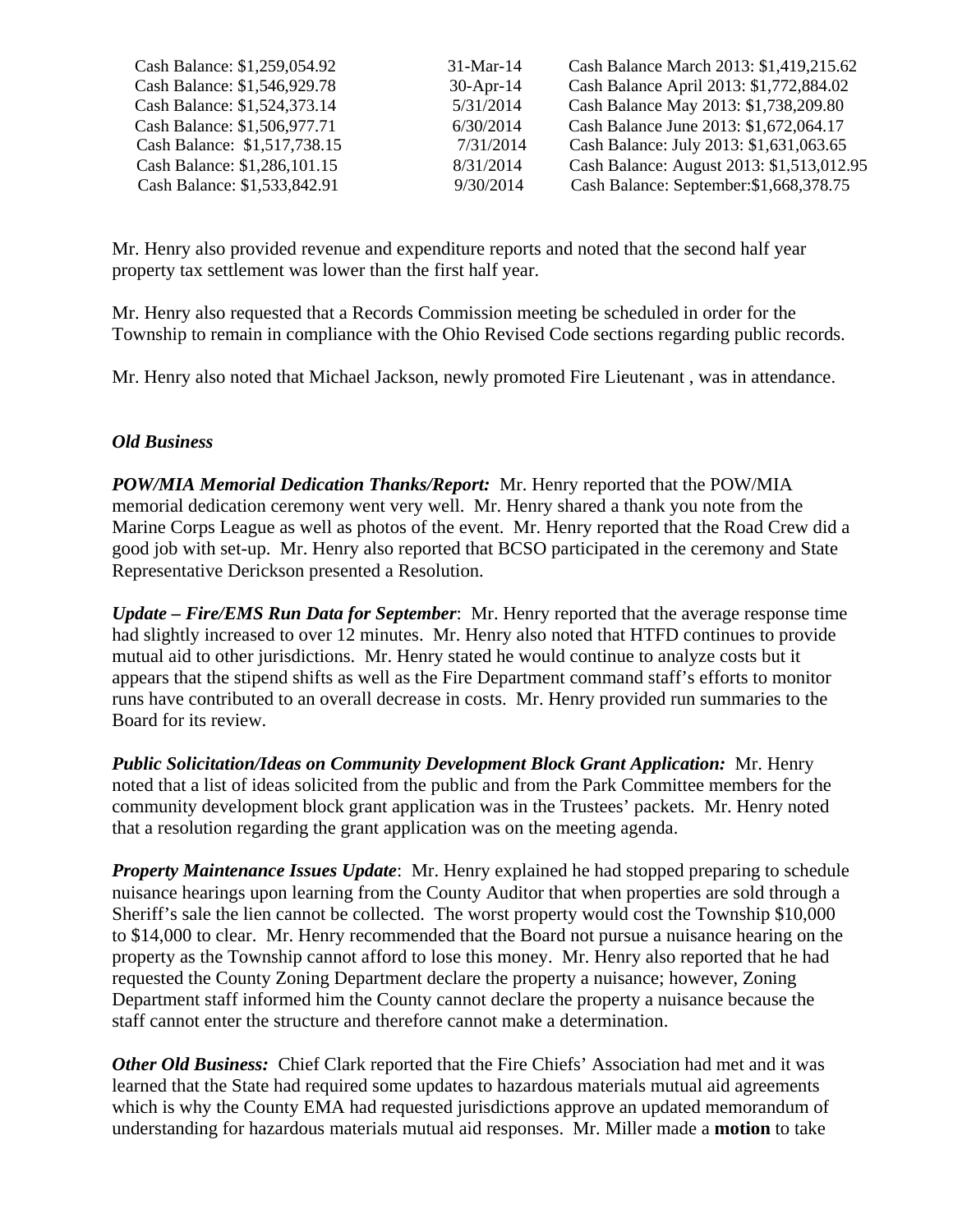Resolution No. 42-14 off the table and approve it. Mr. Johnson seconded the motion. Upon roll call, both Trustees voted yes.

# **Resolution No. 42-14**

# **Approving Updated Memorandum of Understanding for Hazardous Materials Response/Mutual Aid as Authorized by Ohio Revised Code 5502.41**

*Whereas*, Hanover Township Fire Department has cooperated with jurisdictions throughout Butler County for hazardous materials cooperative response as originally approved by an agreement entered into by the Township through Resolution No. 16-91 in October 1991 pursuant to authority through the Ohio Revised Code, Section 5502.41: and

*Whereas*, the Butler County Hazardous Materials Cooperative is recommending an updated agreement which has been reviewed by the Butler County Prosecutor's Office for approval by all participating jurisdictions; and

*Whereas*, the Board of Trustees tabled this measure on July 9, 2014 for further review by the Fire Chief and report back to the Board; and,

Whereas, after review this measure now comes before the Board on October 8, 2014 as the Fire Chief has reported this is the same agreement signed many years ago by the Township and approved by the Fire Chief's Association,

# *Be it resolved by the Board of Trustees of Hanover Township Butler County, Ohio*

*Section I.* That to promote effective hazardous materials response through cooperative support and response, the Board hereby approves the Mutual Aid agreement as set forth in the attachment herewith labeled "Attachment Resolution No. 42-14" and approve the signing of said agreement.

*Section II*. That the Fire Chief is authorized to take all necessary steps to participate with the Butler Country Hazardous Materials Cooperative

The foregoing resolution was adopted in an open public meeting and is a reflection of the official action taken by the Board of Trustees of Hanover Township Butler County, Ohio on the 8<sup>th</sup> day of October 2014.

| <b>Board of Trustees</b>                                 | Vote | <b>Attest and Authentication:</b>                   |
|----------------------------------------------------------|------|-----------------------------------------------------|
| Fred J. Stitsinger<br>Douglas L. Johnson<br>Larry Miller |      | Elizabeth A. Brosius<br><b>Fiscal Officer/Clerk</b> |

Also under other Old Business, Chief Clark reported that contractors were unwilling to provide him a quote for installing ice breakers on the Fire Department roof, possibly because the job was too small. Chief Clark stated he planned to get a price estimate from Kelly and Carpenter as this contractor had performed similar work on the dog pound building.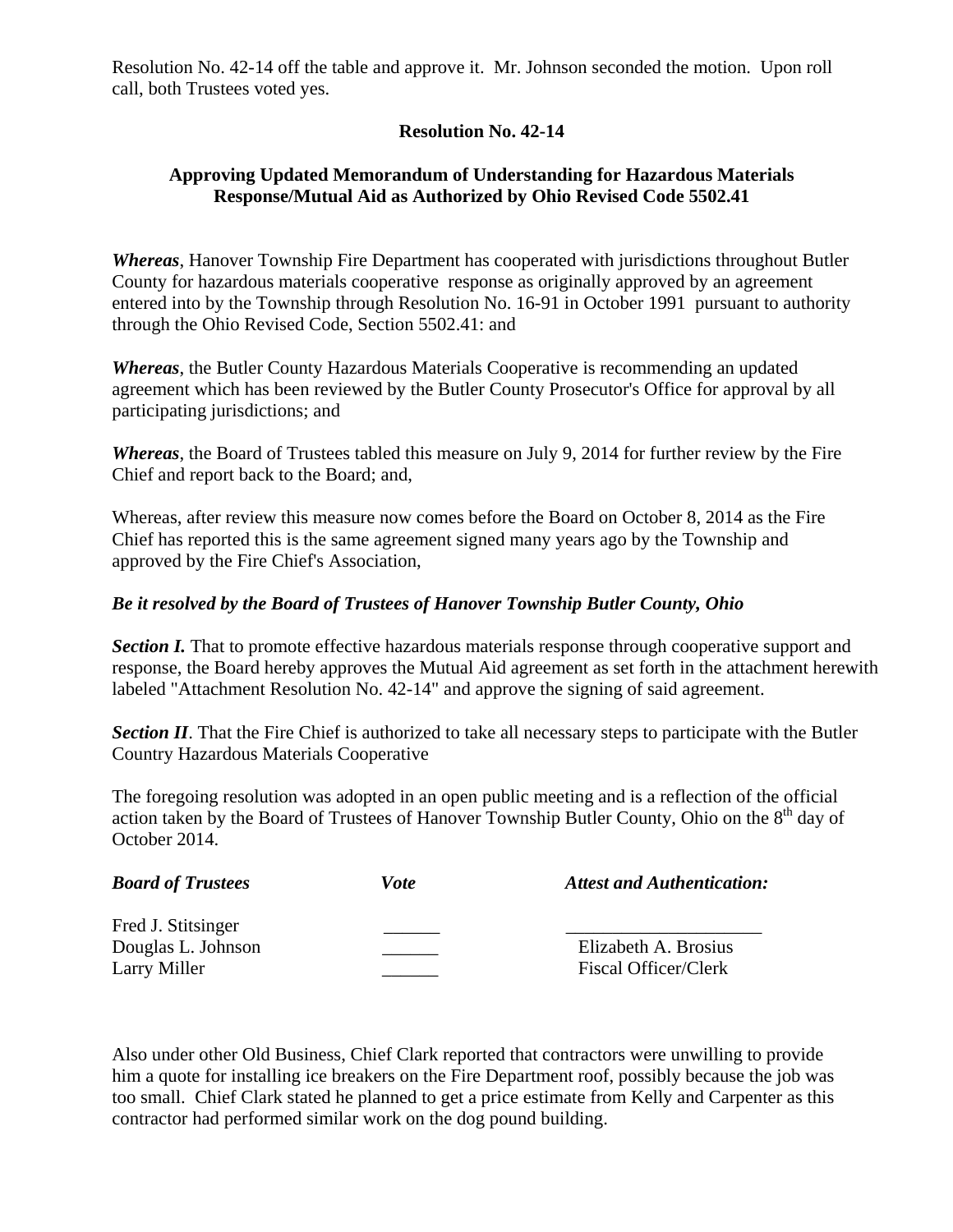Also under other Old Business, Mr. Johnson asked Chief Clark to give an update on the status of the door locks for the firehouse and noted that his key still did not work. Chief Clark stated that Stan Gentry was working on getting all of the locks operational and that the problem appeared to be a bad batch of boards which make the key cards inoperable. Chief Clark stated that arrangements would be made for regular keys as well as key cards. Mr. Johnson emphasized his position that this project was a priority.

# *New Business*

*Proposed 2015 Road Improvement Program:* Mr. Henry reported the County's 2015 Road Improvement Program meeting was set for October 9 at 10:30AM. Mr. Johnson reported that he had a schedule conflict and would be unable to attend. Mr. Henry reviewed a list of 2015 road program needs for the Township that would be presented at the meeting. Mr. Henry suggested that due to the rising costs for road improvements, the Township should consider a levy for road and bridge work.

*Resolution No. 48-14 Community Development Block Grant Ratings/Applications:* Mr. Henry explained this resolution authorizes application for CDBG funding for three projects and prioritizes the projects in order of importance. After some discussion, Mr. Miller made a **motion** to approve Resolution No. 48-14, which was seconded by Mr. Johnson. Upon roll call, both Trustees voted yes.

#### **Resolution No. 48-14**

## **Authorizing the Filing of the 2014 Application(s) for Community Development Block Grant Funding and Prioritizing of Projects for Hanover Township**

*Whereas*, the Board of Trustees and Township Administration have reviewed the requirements for the 2015 Community Development Block Grant Program; and

*Whereas*, the Township has several key projects that merit consideration under the Community Development Block Grant Program as suggested by citizens and the Administration; and

*Whereas*, key projects were discussed in two Public Meetings with public input solicited on September 10, 2014 and October 8, 2014 and recommendations were received from the Township Ad Hoc Park Advisory Committee as part of Committee discussions over the last 3 months; and,

*Whereas*, all the projects discussed have been placed on a list for continued consideration and guidance to the Township and are reflected in the attachment herewith,

*Whereas,* the Board of Trustees rate several of these projects as a high priority based upon resident input this year and input received from a 2012 Citizen Survey conducted by Miami University.

#### *Be it Resolved by the Board of Trustees of Hanover Township, Ohio*

**Section I**. That the Township after considering citizen input and Park Committee recommendations, do hereby authorize three project applications for Community Development Block Grant Funding in 2015 identifying and rating these projects as set forth in the attachment hereto labeled "Attachment to Resolution No. 48-14 CD Project Ratings."

**Section II.** That the Board will commit in kind services and/or direct cash contribution of up to 10% or more for each of the three projects submitted. Amounts are specified in the attachment hereto.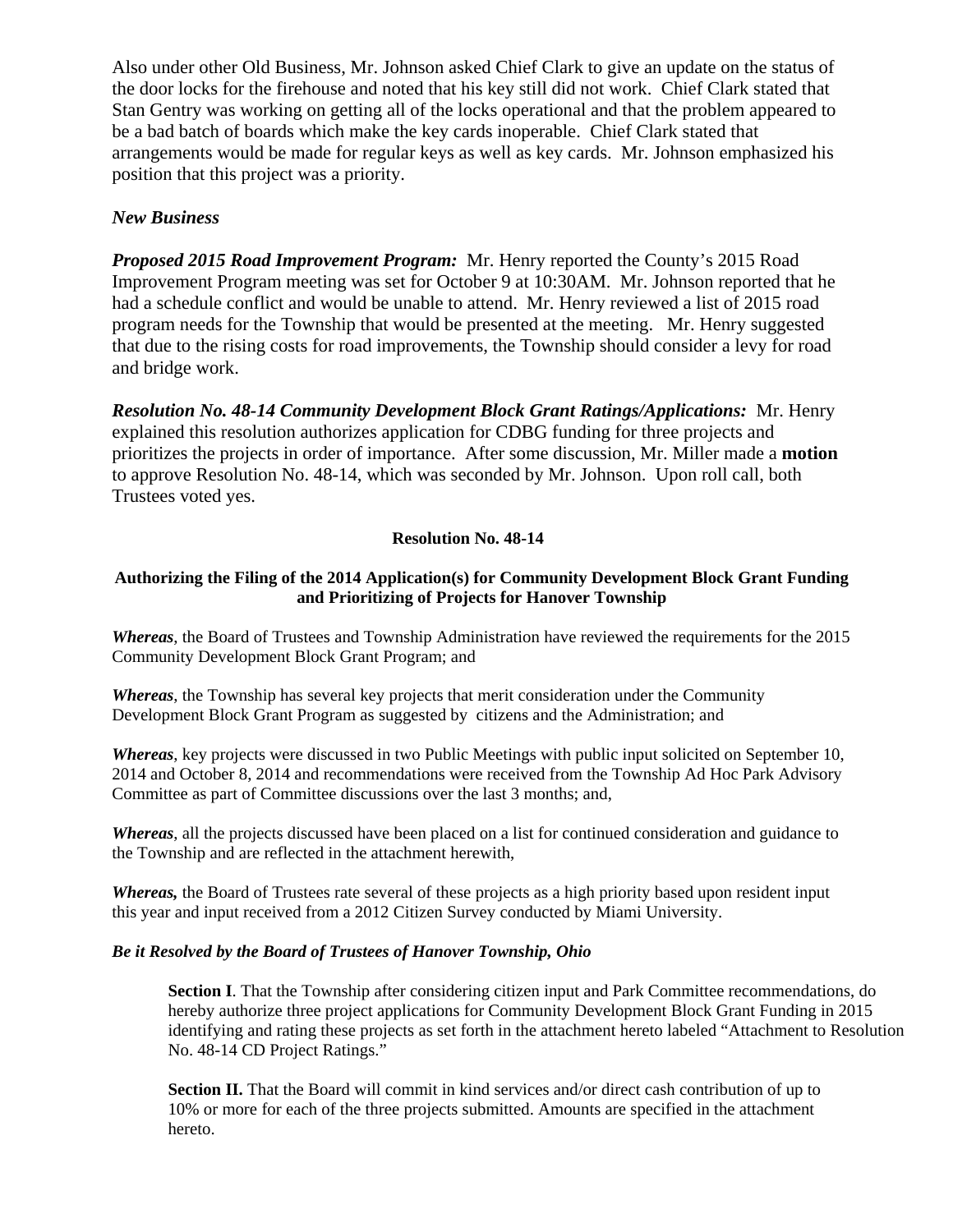**Section III**. That the Township Administrator is hereby authorized to complete the necessary documents and sign the appropriate forms to submit said projects to the Butler County Community Development Department by November 7, 2014.

**Section IV**. That the Board of Trustees acted upon this matter in an open public session and is a reflection of the action taken on October 8, 2014.

| <b>Board of Trustees</b> | <i>Vote</i> | <b>Attest and Authentication:</b> |
|--------------------------|-------------|-----------------------------------|
| Fred J. Stitsinger       |             |                                   |
| Douglas L. Johnson       |             | Elizabeth A. Brosius              |
| Larry Miller             |             | Fiscal Officer/Clerk              |

*Resolution No. 49-14 Approve Taxation Rates/Amounts:* Mr. Henry explained the Township is required to annually certify tax rates and levies as determined by the County Budget Commission to the County Auditor. After some discussion, Mr. Johnson made **a motion**, seconded by Mr. Miller, to approve Resolution No. 49-14. Upon roll call, both Trustees voted yes.

# **Resolution No. 49-14**

# **Accepting The Amounts and Rates as Determined By The Budget Commission And Authorizing the Necessary Tax Levies and Certifying Them to the County Auditor**

*Whereas*, the Board of Trustees and Administration have been evaluating Hanover Township's finances and reviewed the proposed tax rates and levies based upon information from the County Budget Commission; and

*Whereas*, the Board of Trustees in accordance with provisions of the Ohio Revised Code (Sections 5705.34 and 5705.35) has previously adopted a Tax Budget for the next succeeding fiscal year commencing January 1, 2015;

# *Be it resolved by the Board of Township Trustees of Hanover Township Butler County, Ohio*

**Section I**. That the amounts and rates as determined by the Budget Commission in its Certification, be and the same are hereby accepted.

**Section II.** That there be and hereby is levied on the tax duplicate of Hanover Township the rate each tax necessary to be levied within and without the ten mill limitation as reflected in the attachment labeled "Resolution No. 49-14 Attachment" (Schedule A and B).

*Section III.* That the Fiscal Officer is directed to deliver this Resolution and supporting documentation to the County Auditor and County Budget Commission as required by law.

The foregoing resolution was adopted in an open public meeting and is a reflection of the official action taken by the Board of Trustees of Hanover Township Butler County, Ohio on the 8<sup>th</sup> day of October 2014.

*Board of Trustees* Vote Attest and Authentication: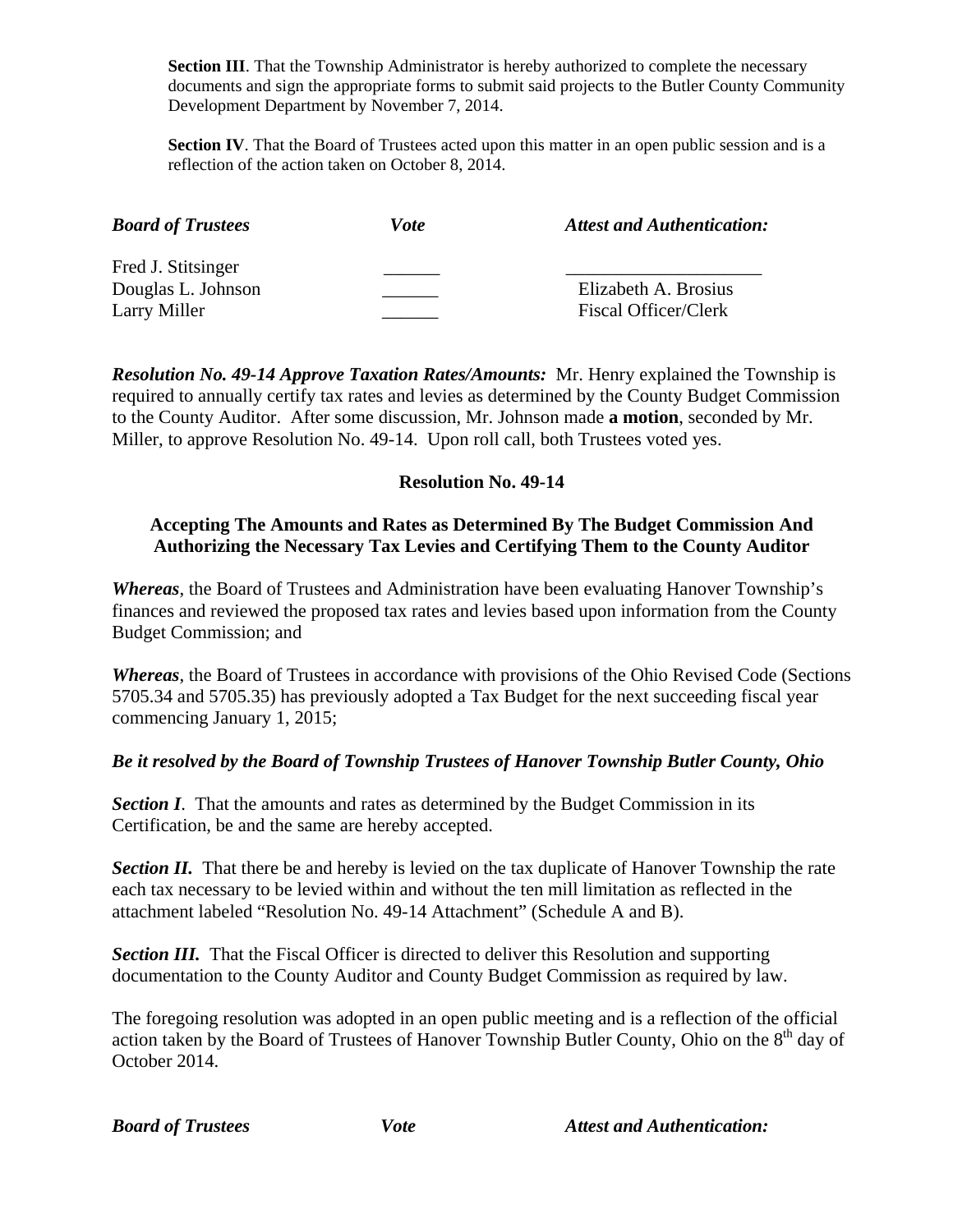| Fred J. Stitsinger |                             |
|--------------------|-----------------------------|
| Douglas L. Johnson | Elizabeth A. Brosius        |
| Larry Miller       | <b>Fiscal Officer/Clerk</b> |

*Resolution No. 50-14 Then and Now Issues:* Ms. Henry explained the routine house-keeping nature of this resolution. This resolution covers payments to Vogelpohl Fire Equipment, A&A Safety, Zoll Medical Corporation and Nancy Nix, Butler County Treasurer. After some discussion, Mr. Miller made a **motion** to adopt Resolution No. 50-14 which was seconded by Mr. Johnson. Upon roll call, both Trustees voted yes.

# **Resolution No. 50-14**

# **Approving Purchase Orders and Subsequent Expenditures Provided Under the "Then and Now" Process as Recommended by the Fiscal Officer**

*Whereas*, the Fiscal Officer reported on recent "Then and Now" activity and in particular actions associated with payments to Vogelpohl Fire Equipment, A&A Safety, Zoll Medical Corporation and Nancy Nix, Butler County Treasurer; and

*Whereas*, the Fiscal Officer recommends that payment associated therewith be authorized through a "Then and Now" Purchase Order (amounts over \$3,000.00) officially approved by the Board and payment made accordingly; and

*Whereas*, the Board of Trustees concurs with the recommendation of the Fiscal Officer,

# *Be it resolved by the Board of Trustees of Hanover Township Butler County, Ohio*

*Section I.* That to promote sound and efficient fiscal operations for the Township, the following items are hereby approved:

**A) \$5,303.98 Vogelpohl Fire Equipment** ( Fund 2281- \$5,303.98) **B) \$4,876.74 A&A Safety** (Fund 2141 \$2,513.80 Fund 2231 \$2,362.94) **C) \$48,913.59 Nancy Nix, Treasurer** (Fund 1000 \$48,913.59) BCSO Payments **D) \$Zoll Medical Corporation GPO** (Fund 2281 \$4,500.00)

*Section II*. That the Fiscal Officer is authorized to take all necessary steps to process said expenditures and provide payment accordingly.

The foregoing resolution was adopted in an open public meeting and is a reflection of the official action taken by the Board of Trustees of Hanover Township Butler County, Ohio on the 8<sup>th</sup> day of October 2014.

| <b>Board of Trustees</b> | Vote | <b>Attest and Authentication:</b> |
|--------------------------|------|-----------------------------------|
| Fred J. Stitsinger       |      |                                   |
| Douglas L. Johnson       |      | Elizabeth A. Brosius              |
| Larry Miller             |      | Fiscal Officer/Clerk              |

*Motion – Transfer of Funds Bond Payment – Fire Station:* Mr. Henry explained that based upon the Township's bond payment schedule for the Fire Station Project, it was time to make a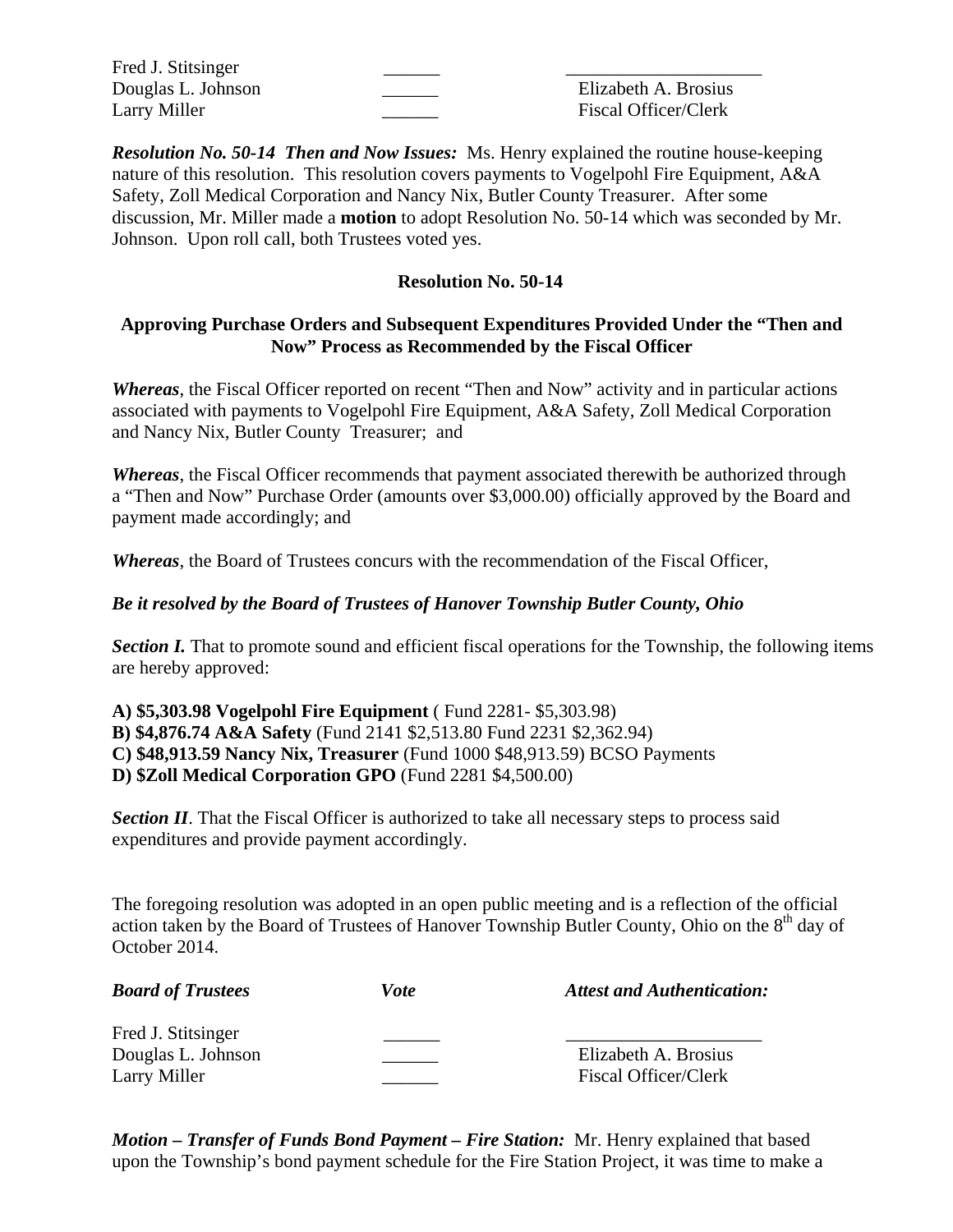payment of \$97,515.00 to the Deutsche Bank Trust Company and to make said payment, the Township must transfer funds from Fund 2281 to Fund 3102. Mr. Henry noted that both he and the Fiscal Officer recommended the passing of a motion to provide for proper accounting. **Motion**: Moved by Mr. Johnson, seconded by Mr. Miller, to approve the transfer of \$97,515.00 from Fund 2281 to Fund 3102 and approve payment to Deutsche Bank Trust Company in the same amount. After discussion, a roll call vote was taken with both Trustees voting aye.

*Resolution No. 51-14 Approve Revision of Solid Waste Plan:* Mr. Henry explained that the Solid Waste District would be reducing the solid waste generation fee and each jurisdiction was required to approve the fee change. After some discussion, Mr. Miller made a **motion** to adopt Resolution No. 51-14 which was seconded by Mr. Johnson. Upon roll call, both Trustees voted yes.

# **Resolution No. 51-14**

## **A RESOLUTION/ORDINANCE TO ADOPT THE REVISION OF THE SOLID WASTE GENERATION FEE AND AMEND SECTION VIII OF THE SOLID WASTE MANAGEMENT PLAN OF BUTLER COUNTY, OHIO**

*WHEREAS*, Hanover Township is located within the jurisdiction of Butler County Recycling and Solid Waste District (District) and;

*WHEREAS*, Butler County Recycling and Solid Waste District (District) Policy Committee prepared and adopted a resolution decreasing the generation fee **from \$1.00 to \$0.82** for every ton of solid waste generated within Butler County in accordance with Ohio Revised Code Section 3734.56 and;

*WHEREAS,* the District Policy Committee amended Section VIII of the current solid waste management plan for Butler County to include the budgetary changes that resulted from the decrease in generation fee revenue and;

*WHEREAS,* the District has provided a copy of the resolution and associated budgetary changes in Section VIII of the current approved solid waste plan for ratification to each of the legislative authorities of the District and;

*WHEREAS,* the Hanover Township Board of Trustees must decide whether it approves of said resolution and amended Solid Waste Plan within sixty days of receipt of the resolution and amended Solid Waste Plan (by November 15, 2014),

# *NOW, Therefore, Be It Resolved by the Board of Trustees of Hanover Township:*

- 1. That the Board Hereby::
	- a. \_\_\_\_**X**\_\_\_\_\_ approves the resolution and amended solid waste plan or:
	- b. **\_\_\_\_\_\_\_\_\_disapproves the resolution and amended solid waste plan.**
- 2. The Clerk/Fiscal Officer is hereby directed to send the District a copy of this resolution to the attention of Ms. Anne Fiehrer Flaig, District Coordinator, Butler County Recycling and Solid Waste District, 130 High Street, Hamilton, Ohio 45011.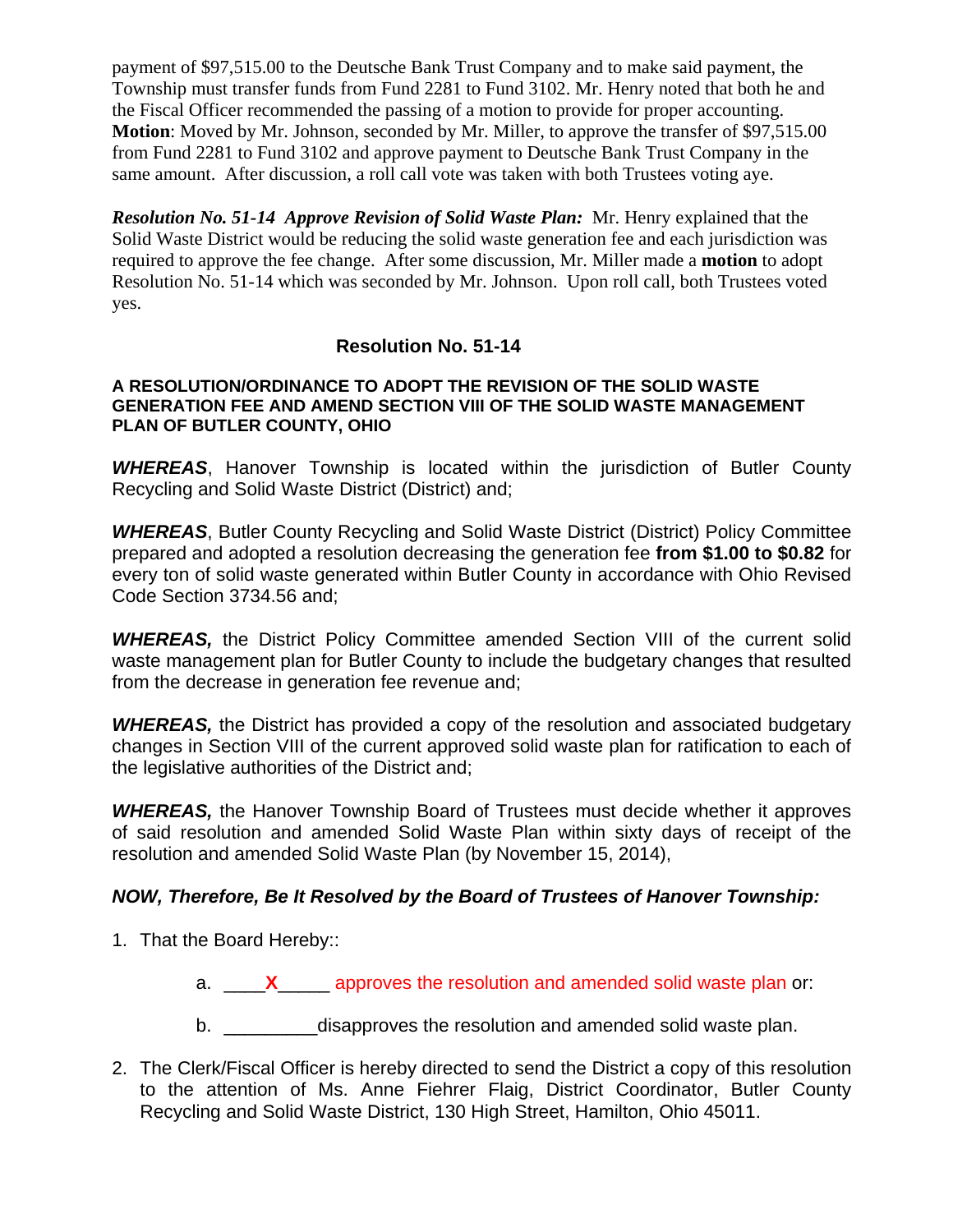3. That it is found and determined that all formal actions of this Board of Trustees concerning and relating to the passage of this resolution/ordinance were adopted in an open public meeting of the Board of Trustees on October 8, 2014 and in compliance with all legal requirements including Sections 121.22 of the Ohio Revised Code.

| <b>Board of Trustees</b> | Vote | <b>Attest and Authentication:</b> |
|--------------------------|------|-----------------------------------|
| Fred J. Stitsinger       |      |                                   |
| Douglas L. Johnson       |      | Elizabeth A. Brosius              |
| Larry Miller             |      | Fiscal Officer/Clerk              |

*Motion – Approve Purchase of Fire Gear:* Mr. Henry explained that every year it is necessary to purchase a certain amount of fire gear to replace old and/or provide for newer hires in the department. Based upon an evaluation of need, the Fire Chief had recommended the purchase of certain items from Vogelpohl Fire Equipment Company for an amount not to exceed \$11,000.00. The Township Administrator and Fire Chief recommended the passing of a motion to provide for purchase and proper accounting.

**Motion**: Moved by Mr. Miller, seconded by Mr. Johnson, to approve the purchase of fire gear from Vogelpohl Fire Equipment Company for an amount not to exceed \$11,000.00. After discussion, a roll call vote was taken with both Trustees voting aye.

*Health Insurance Proposal Discussion/Update:* Mr. Henry reported that he was still waiting on a quote from Medical Mutual so he was not unable to make a recommendation. Mr. Henry stated he had received quotes from three other carriers to date. Mr. Henry stated that the Township's current carrier was no longer offering coverage due to changes that occurred under the Affordable Care Act. Mr. Henry noted that it was not possible to get a plan that exactly matches the plan currently in place; however, it would be possible to get a similar plan. Mr. Henry requested the Board schedule a special meeting before November 1 to review plan options and take official action.

*FYI Only – EMA Letter and Assessment for 2015:* Mr. Henry reported that the Township had received an invoice for its 2015 per capita payment for EMA costs. Payment is not due until the first quarter of 2015.

*For the Record – Journalize Fire Agreement:* Mr. Henry reported that the Fire Chief had submitted an agreement between the Colerain Fire Department and the Hanover Township Fire Department regarding sharing training and use of facilities. Mr. Henry stated that no Board action was needed; however, the matter was made an agenda item in order to journalize the agreement.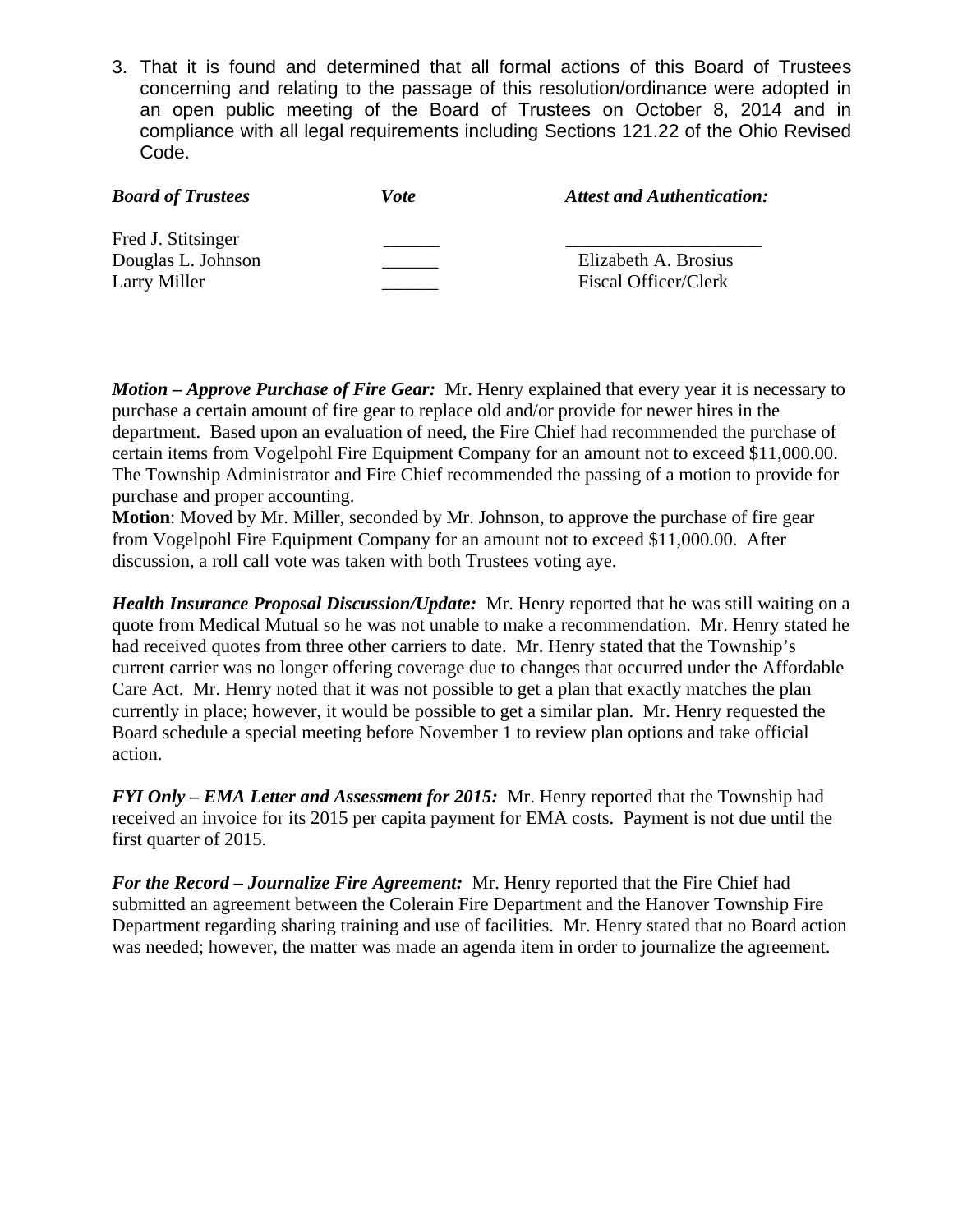

Colerain Township Department of Fire & E.M.S 4160 Springdale Road<br>Colerain Township, Ohio 45251 (513) 825-6143

#### **Affiliation Agreement with Colerain Township** Department of Fire & E.M.S

This document is drafted for the purpose of outlining guidelines for the use of training facilities<br>under the ownership by the Colerain Township Trustees and the direction and management of<br>the Colerain Township Departmen granted that preferential treatment will be given to requests within the organization to use said adjuncts and facilities before any consideration to outside agreements. However, the Colerain Fire & EMS is clearly interest other public safety agencies in the interest of promoting firefighter training, education and safety.

Colerain Fire & EMS has assumed a considerable expense to acquire a number of training sites,<br>housing a range of facilities that serve as adjuncts for its employees. At the date of this<br>decuments origination, these facili safety agencies within the region, in need of such resources.

The following should represent terms for reserving the right to use facilities assigned to the The following should represent terms for reserving the right to use facilities assigned to the Colerain Fire & EMS. These terms are not subject to negotiation and should be considered binding upon the signing of this docu directive provided by Colerain Fire & EMS regarding the parameters of usage and are returning<br>the facilities to an acceptably clean and usable condition after use. Any additional training tools

Page 1 of 5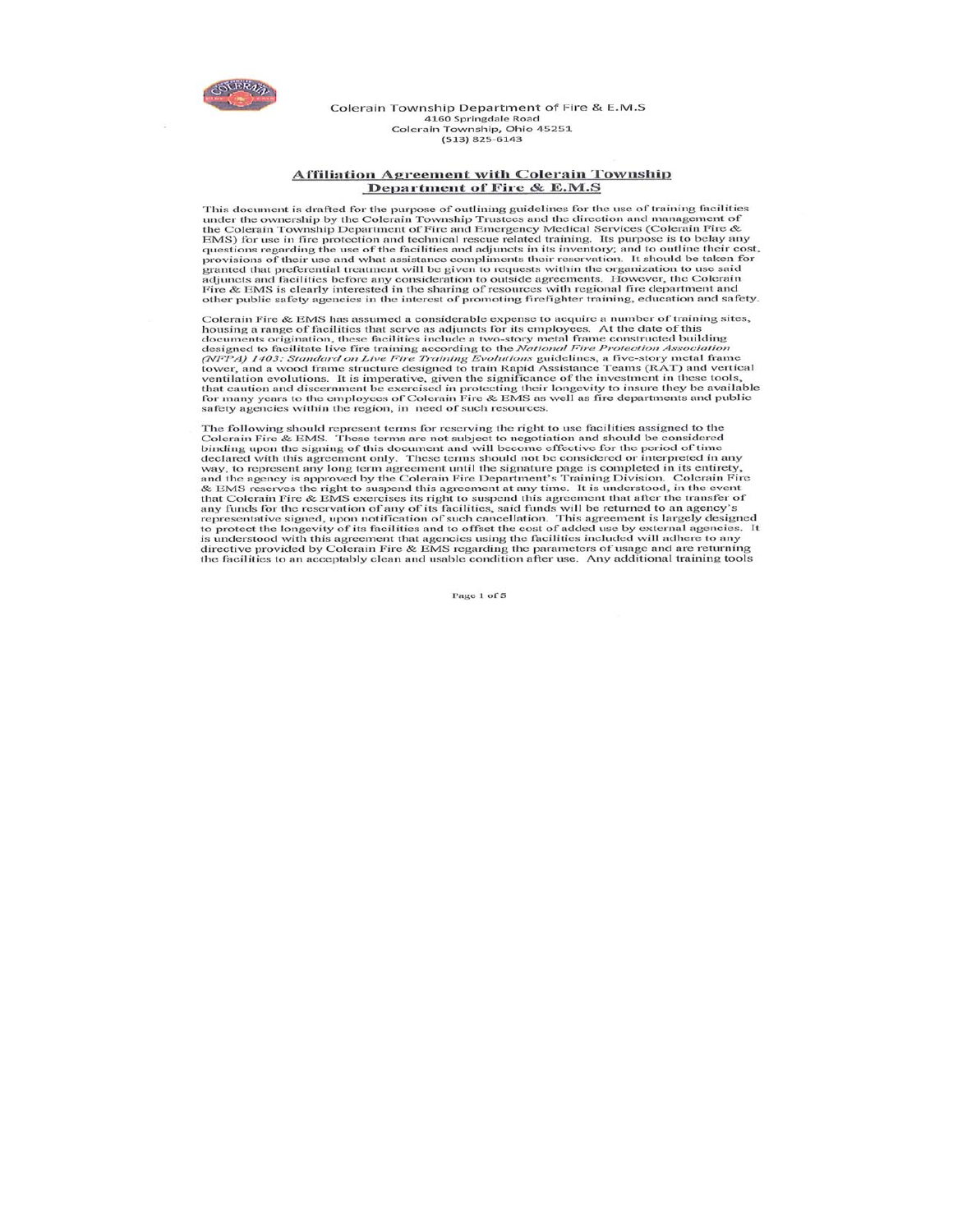

Colerain Township Department of Fire & E.M.S 4160 Springdale Road<br>Colerain Township, Ohio 45251  $(513) 825 - 6143$ 

needed to comply with NFPA 1403 requirements shall be provided by the user and will be required to preserve the integrity of this agreement.

Facilities and adjuncts that are available through this agreement are as follows:

- Live burn building located in the rear of 4200 Springdale Road, Colerain Township (Twp.), Ohio 45251, as described in this document.
- Five-story tower located in the rear of 4200 Springdale Road, Colerain Twp., Ohio  $\bullet$ 45251, as described in this document.
- RAT and vertical ventilation structure located in the rear of 4200 Springdale Road, Colerain Twp., Ohio 45251, as described in this document.
- Classroom facility located at 11865 Colerain Avenue, Colerain Twp., Ohio 45252 as described in this document.
- Classroom facility located in the lower level of 4200 Springdale Road, Colerain Twp., Ohio 45251, as described in this document.

#### **Reservations**

**Reservations**<br>The following should provide direction for identifying and reserving needed facilities. When an<br>The following should provide direction for identifying and reserving needed facilities. When an<br>gency determin inspect facilities before and after usage to ensure compliance with Colerain Fire & EMS protocols and secure the facilities used.

#### **Live Burn Building**

The Live Burn Building is located in the rear of 4200 Springdale Road. It is a two-story metal<br>framed building constructed within guidelines of NFPA 1403 for the purpose of live fire training.<br>It has the capability of real

Page 2 of 5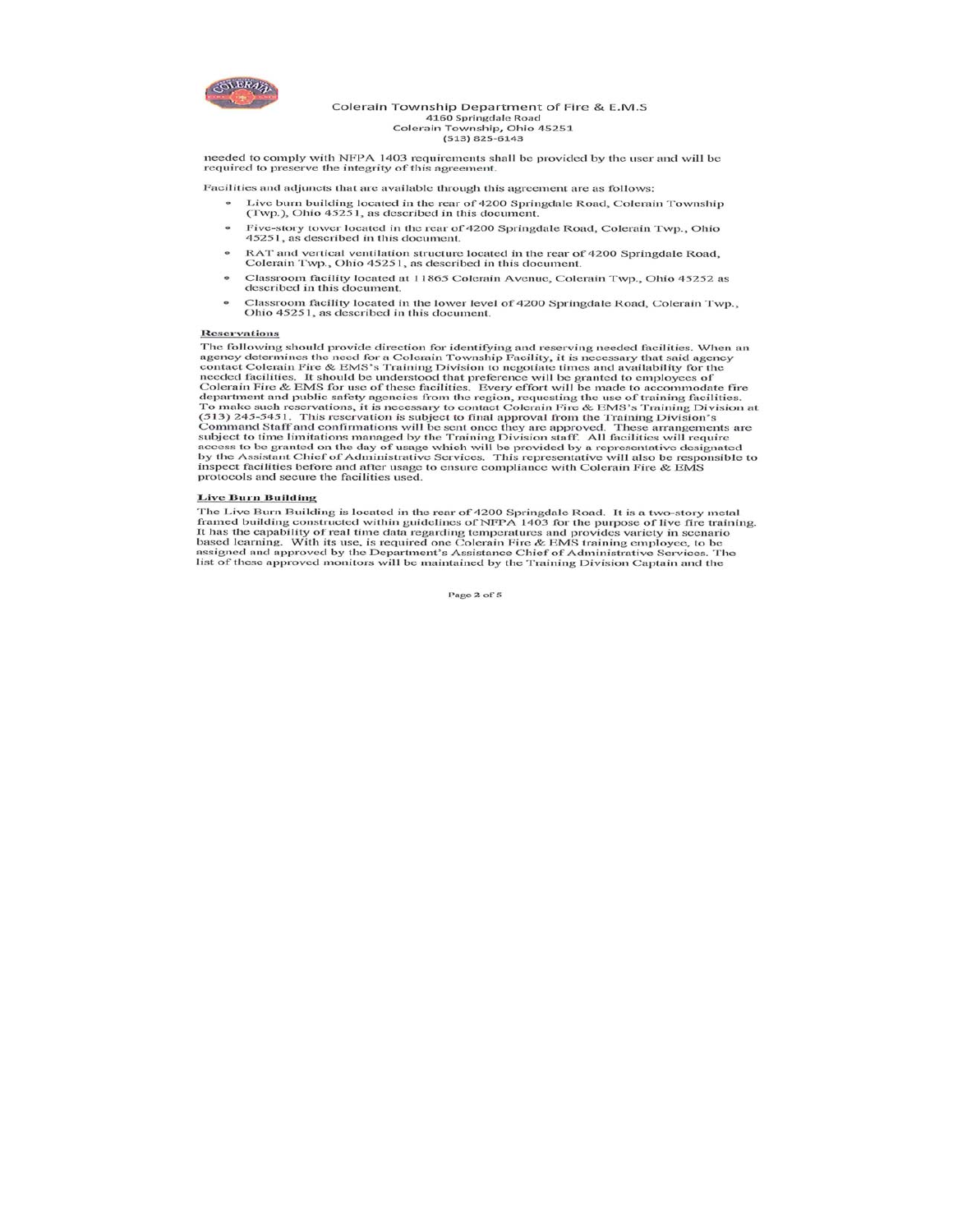

#### Colerain Township Department of Fire & E.M.S 4160 Springdale Road Colerain Township, Ohio 45251  $(513) 825 - 6143$

scheduling is to be managed by the Training Division. The monitor will be responsible to<br>provide access to the reserved facilities and will be tasked with monitoring the use of the facility<br>especially as it relates to temp especially as it relates to temperatures during lives burns within the burn building. With the creery ration of the Live Burn Building, the Training Division will also make available, the use of one classroom (upon reques Failure to meet such obligation will void any future agreement between Colerain Fire & EMS<br>and the user. Please see the "tower request form" for specific fees associated with facility rentals and burning supplies.

#### **Other Facilities**

**Other Facilities**<br> **Other Facilities**<br>
Different from the aforementioned facilities, others within the inventory are not as technically<br>
Designed and have a more utility application. These facilities are no less valuable reservation during these times will not nave a minimum number or nours required for context<br>usage. Outside of the normal working hours of the Training Division, the rate for reinbursement<br>will be \$125.00 per hour used with agreement between Colerain Fire & EMS and the user.

Page 3 of 5